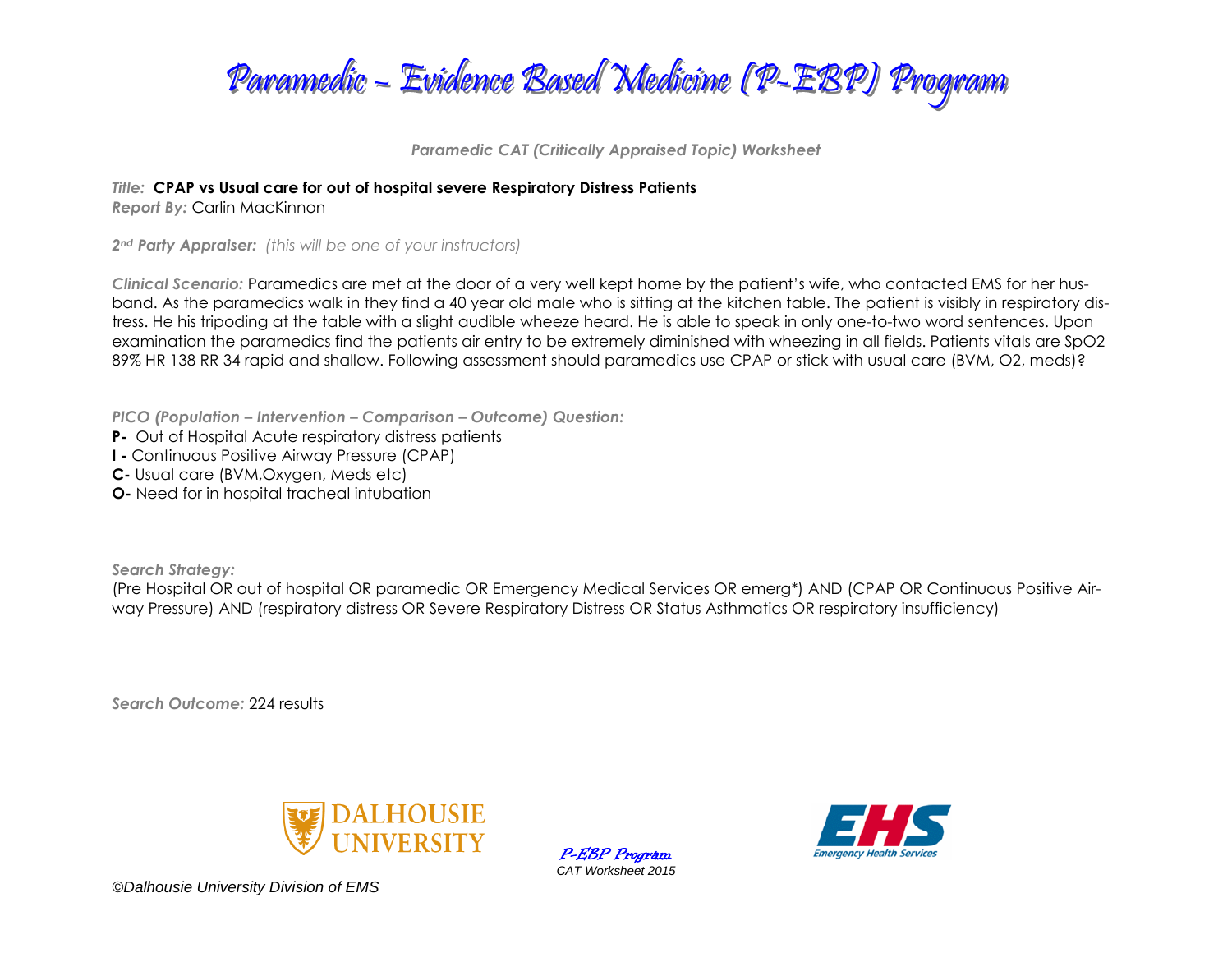| <b>Relevant Papers:</b>                    |                                                                   |                                                          |                                                                                                                                                                                                             |                                                                                                                                                                                                                                                                                                                                                                |                                                                                                                                                                                                                                                                                                                                                                                                                                                   |  |
|--------------------------------------------|-------------------------------------------------------------------|----------------------------------------------------------|-------------------------------------------------------------------------------------------------------------------------------------------------------------------------------------------------------------|----------------------------------------------------------------------------------------------------------------------------------------------------------------------------------------------------------------------------------------------------------------------------------------------------------------------------------------------------------------|---------------------------------------------------------------------------------------------------------------------------------------------------------------------------------------------------------------------------------------------------------------------------------------------------------------------------------------------------------------------------------------------------------------------------------------------------|--|
| <b>AUTHOR, DATE</b>                        | POPULATION:<br>SAMPLE CHARACTER-<br><b>ISTICS</b>                 | <b>DESIGN (LOE)</b>                                      | <b>OUTCOMES</b>                                                                                                                                                                                             | <b>RESULTS</b>                                                                                                                                                                                                                                                                                                                                                 | STRENGTHS/WEAK-<br><b>NESSES</b>                                                                                                                                                                                                                                                                                                                                                                                                                  |  |
| J, Thompson<br>MD, FRCPC<br>September 2008 | 71 Pre hospital pa-<br>tients in severe respir-<br>atory distress | Prospective<br>With Control<br>group<br>LOE <sub>1</sub> | - The primary out-<br>come was the<br>need for tracheal<br>intubation during<br>the out of hospi-<br>tal/hospital epi-<br>sode of care<br>Secondary out-<br>comes were mor-<br>tality and length<br>of stay | - Usual care group 17<br>out of 34 (50%) pa-<br>tients were intubated<br>vs 7 out of 35 (20%) in<br>the CPAP group<br>P 0.25<br>CI 95%<br>- Mortality was 12 out<br>of 34 (35.3%) in the<br>usual care group ver-<br>sus 5 out of 35 (14.3%)<br>in the CPAP group<br>P 0.3<br>CI 96%<br>-1 Patient in each<br>group lost to f/u after<br>refusing full consent | - Unblinded study<br>+ Good randomi-<br>zation.<br>- No validation se-<br>verity of respira-<br>tory distress score<br>was used, left to<br>paramedic<br>judgement<br>potential of par-<br>amedic bias<br>+ decision to leave<br>a degree of<br>judgment in intu-<br>bation to para-<br>medic/physician<br>depicts actual<br>working condi-<br>tions<br>+ paramedics re-<br>ceived training<br>and lecture on<br>research ethics<br>- Small trial |  |



P-EBP Program *CAT Worksheet 2015*

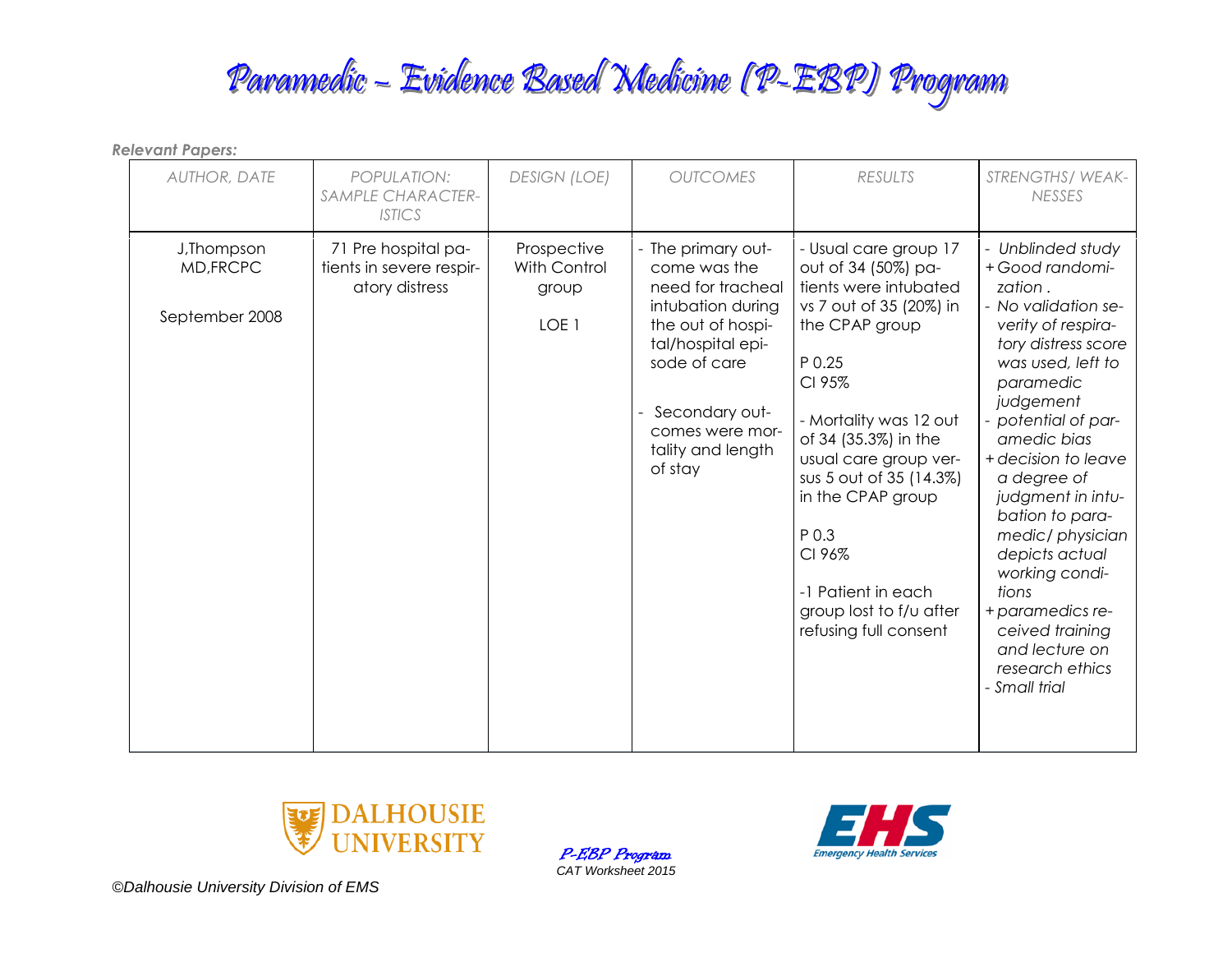| S, Aguilar, MD<br>18th January 2013 | 385 Patients. All pa-<br>tients with a chief<br>complaint of severe<br>respiratory distress. All<br>235 patients in Pre-<br>hospital setting re-<br>ceived CPAP, while<br>235 were historical<br>controls receiving<br>usual care | Protective trial<br>with retrospec-<br>tive control<br>group<br>LOE <sub>2</sub> | Primary outcome<br>was physiologic<br>variables<br>Secondary out-<br>come included<br>endotracheal in-<br>tubation rate,<br>hospital mortality,<br>and overall hospi-<br>tal length of stay | - Median Scene to<br>hospital time was dif-<br>ferent favouring the<br>post-CPAP patients<br>over the controls<br>(29 mins vs 23 mins<br>P0.001<br>Prehospital intuba-<br>tions similar between<br>two groups with con-<br>trol rate of 1.7% and<br>post-CPAP of 2.28%<br>P0.05<br>- Length of hospital<br>stay similar with both<br>groups control 4<br>days vs post-CPAP<br>group 3<br>P0.342 | - no randomization<br>+ large sample size<br>+ Good protocol<br>for CPAP<br>- lacking statistical<br>differences be-<br>tween control<br>group and CPAP<br>group<br>Retrospective<br>control group<br>- Patients trans-<br>ported to 3 differ-<br>ent hospitals<br>where continued<br>treatment would<br>have varied |
|-------------------------------------|-----------------------------------------------------------------------------------------------------------------------------------------------------------------------------------------------------------------------------------|----------------------------------------------------------------------------------|---------------------------------------------------------------------------------------------------------------------------------------------------------------------------------------------|-------------------------------------------------------------------------------------------------------------------------------------------------------------------------------------------------------------------------------------------------------------------------------------------------------------------------------------------------------------------------------------------------|----------------------------------------------------------------------------------------------------------------------------------------------------------------------------------------------------------------------------------------------------------------------------------------------------------------------|
|-------------------------------------|-----------------------------------------------------------------------------------------------------------------------------------------------------------------------------------------------------------------------------------|----------------------------------------------------------------------------------|---------------------------------------------------------------------------------------------------------------------------------------------------------------------------------------------|-------------------------------------------------------------------------------------------------------------------------------------------------------------------------------------------------------------------------------------------------------------------------------------------------------------------------------------------------------------------------------------------------|----------------------------------------------------------------------------------------------------------------------------------------------------------------------------------------------------------------------------------------------------------------------------------------------------------------------|



P-EBP Program *CAT Worksheet 2015*

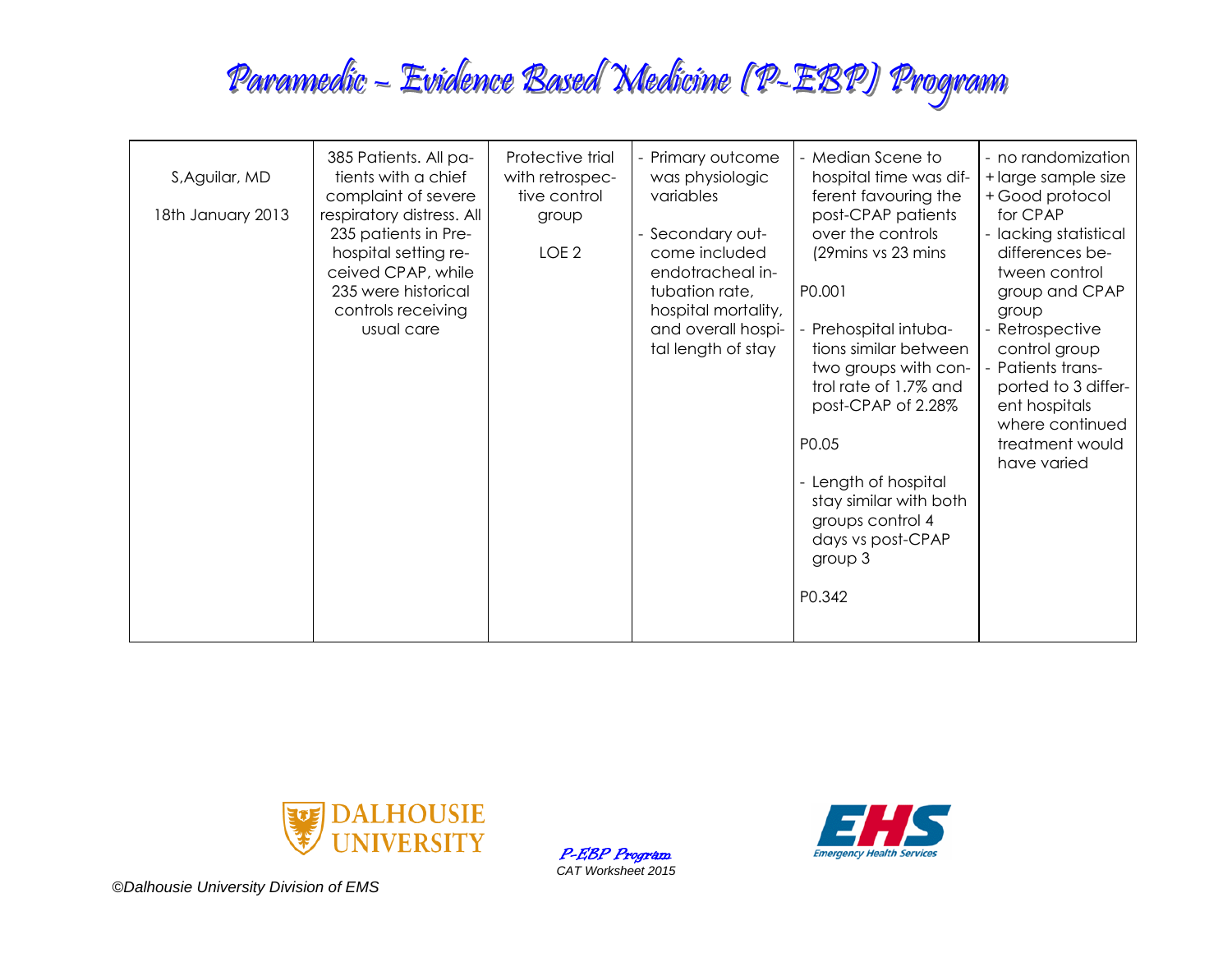| G. Scott Warner,<br>MD, FACP, FCCP<br>1 July 2009 | 195 total patients en-<br>rolled in study All pa-<br>tients chief complaint<br>of respiratory distress.<br>All patients in pre-<br>hospital setting 89<br>pre CPAP 106 post<br><b>CPAP</b> | Prospective ob-<br>servational with<br>retrospective<br>control group<br>LOE <sub>2</sub> | - Primary outcome<br>was need for intu-<br>bation either in the<br>prehospital setting<br>or in the ED<br>- Second outcome<br>was admissions to<br>hospital with length<br>of stay | - 7 (7.9%) Non CPAP<br>patients and 0<br>(0%)CPAP patients<br>where intubated)<br>with 48hrs<br>- 3 patients (3.4%) intu-<br>bated prehospital<br>80 non CPAP Pa-<br>tients (72.2%) re-<br>quired admittance<br>to ICU with average<br>stay of 8 days<br>14 (17%) of CPAP pa-<br>tients continued on<br>CPAP in the hospital<br>with an average ICU<br>stay of 3.0 days<br>Discharge rate from<br>ED with prehospital<br>CPAP patients was<br>15% with no unto-<br>ward effects | - Non blinded<br>study<br>- Not randomized<br>- Retrospective<br>control group<br>+ Decisions on<br>CPAP was based<br>on set criteria |
|---------------------------------------------------|--------------------------------------------------------------------------------------------------------------------------------------------------------------------------------------------|-------------------------------------------------------------------------------------------|------------------------------------------------------------------------------------------------------------------------------------------------------------------------------------|---------------------------------------------------------------------------------------------------------------------------------------------------------------------------------------------------------------------------------------------------------------------------------------------------------------------------------------------------------------------------------------------------------------------------------------------------------------------------------|---------------------------------------------------------------------------------------------------------------------------------------|
|---------------------------------------------------|--------------------------------------------------------------------------------------------------------------------------------------------------------------------------------------------|-------------------------------------------------------------------------------------------|------------------------------------------------------------------------------------------------------------------------------------------------------------------------------------|---------------------------------------------------------------------------------------------------------------------------------------------------------------------------------------------------------------------------------------------------------------------------------------------------------------------------------------------------------------------------------------------------------------------------------------------------------------------------------|---------------------------------------------------------------------------------------------------------------------------------------|



P-EBP Program *CAT Worksheet 2015*

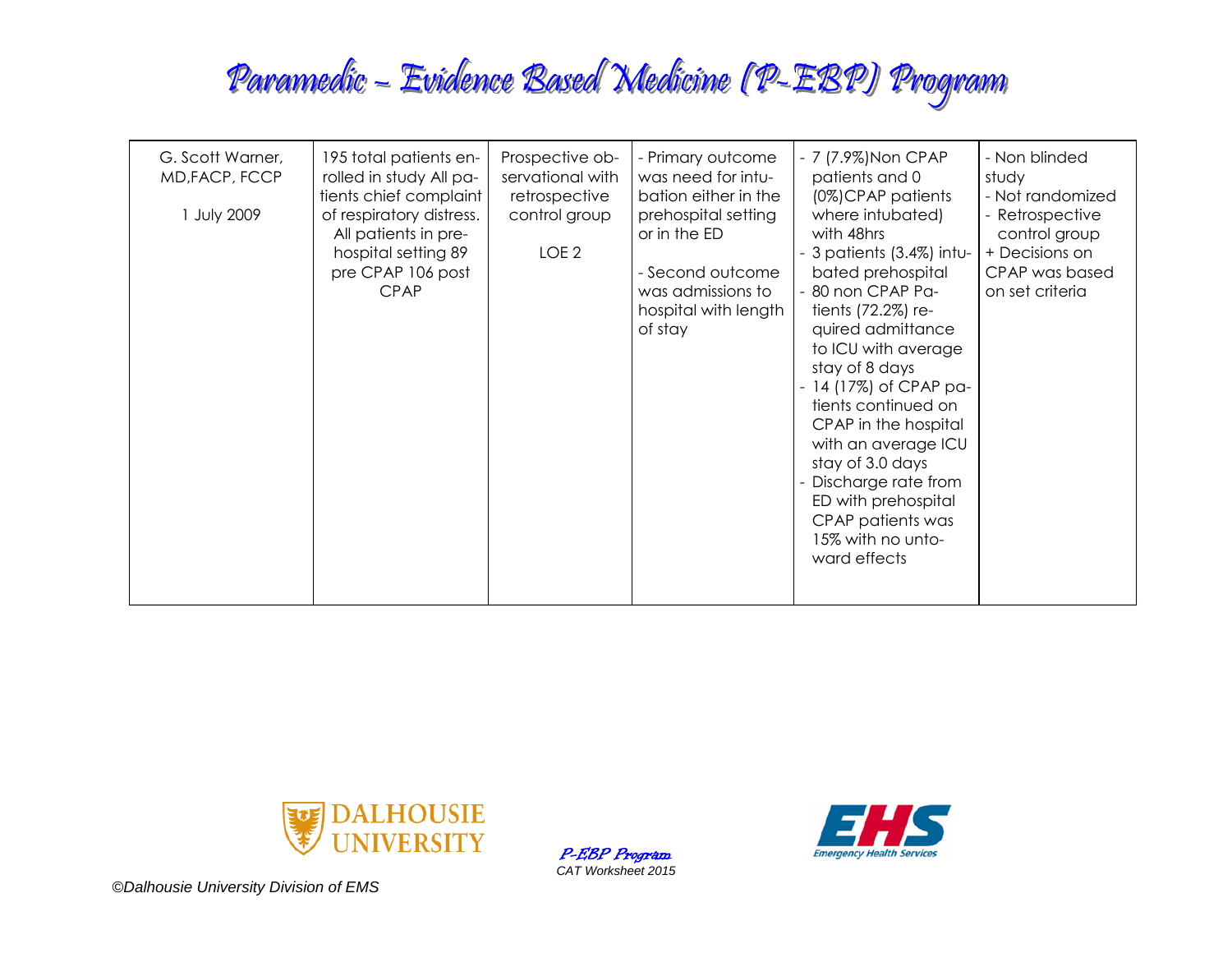| V.Nielsen<br>10 October 2016 | 910 total patients en-<br>rolled in study. All pa-<br>tients chief complaint<br>of severe respiratory<br>distress. All patients in<br>the prehospital set-<br>ting 171 patients<br>treated with CPAP<br>739 treated with<br>usual methods | Protective obser-<br>vational with a<br>retrospective<br>control group re-<br>ceiving standard<br>care<br>LOE <sub>2</sub> | Primary outcome<br>was evaluated by<br>changes in pe-<br>ripheral oxygen<br>saturation and<br>respiratory rate<br>during EMS<br>transport<br>- Secondary out-<br>come was to<br>measure adverse<br>events, discontin-<br>uation of treat-<br>ment, ICU admis-<br>sions, and mortal-<br>ity | - From arrival on scene<br>to hospital CPAP pa-<br>tients had a larger in-<br>crease in SpO2 than<br>non CPAP patients (87<br>to 96% vs 92 to 96%)<br>p0.01<br>decrease in respira-<br>tory rate for CPAP<br>Patients (32 to 25<br>breaths/min vs 28 to<br>24 breaths/min)<br>p0.01<br>- 1 CPAP patient was<br>intubated (0.6%) and<br>8. Non CPAP patients<br>where intubated<br>(1.1%) (all prehospital<br>setting) | + Large Sample<br>size<br>- uneven ratio of<br>patients treated<br>with CPAP vs<br>Usual treatment<br>- No randomiza-<br>tion<br>+ Section criteria<br>close to actual<br>field delivery<br>+ Control group<br>from EMS data<br>base removing<br>paramedic bias<br>some patients<br>lost on $f/\upsilon$<br>Retrospective<br>control group |
|------------------------------|-------------------------------------------------------------------------------------------------------------------------------------------------------------------------------------------------------------------------------------------|----------------------------------------------------------------------------------------------------------------------------|--------------------------------------------------------------------------------------------------------------------------------------------------------------------------------------------------------------------------------------------------------------------------------------------|-----------------------------------------------------------------------------------------------------------------------------------------------------------------------------------------------------------------------------------------------------------------------------------------------------------------------------------------------------------------------------------------------------------------------|--------------------------------------------------------------------------------------------------------------------------------------------------------------------------------------------------------------------------------------------------------------------------------------------------------------------------------------------|
|------------------------------|-------------------------------------------------------------------------------------------------------------------------------------------------------------------------------------------------------------------------------------------|----------------------------------------------------------------------------------------------------------------------------|--------------------------------------------------------------------------------------------------------------------------------------------------------------------------------------------------------------------------------------------------------------------------------------------|-----------------------------------------------------------------------------------------------------------------------------------------------------------------------------------------------------------------------------------------------------------------------------------------------------------------------------------------------------------------------------------------------------------------------|--------------------------------------------------------------------------------------------------------------------------------------------------------------------------------------------------------------------------------------------------------------------------------------------------------------------------------------------|

*Comments:* - Most patients in the CPAP group of all of the studies received usual care along side CPAP

- All of the studies used paramedic judgement when discontinuing CPAP protocol for adverse effects or change in g. patient presentation
- All studies had paramedics train with CPAP uses prior to use in field
- All studies done in an Urban EMS system
- Most patients received additional treatment from ED following application of prehospital CPAP



P-EBP Program *CAT Worksheet 2015*